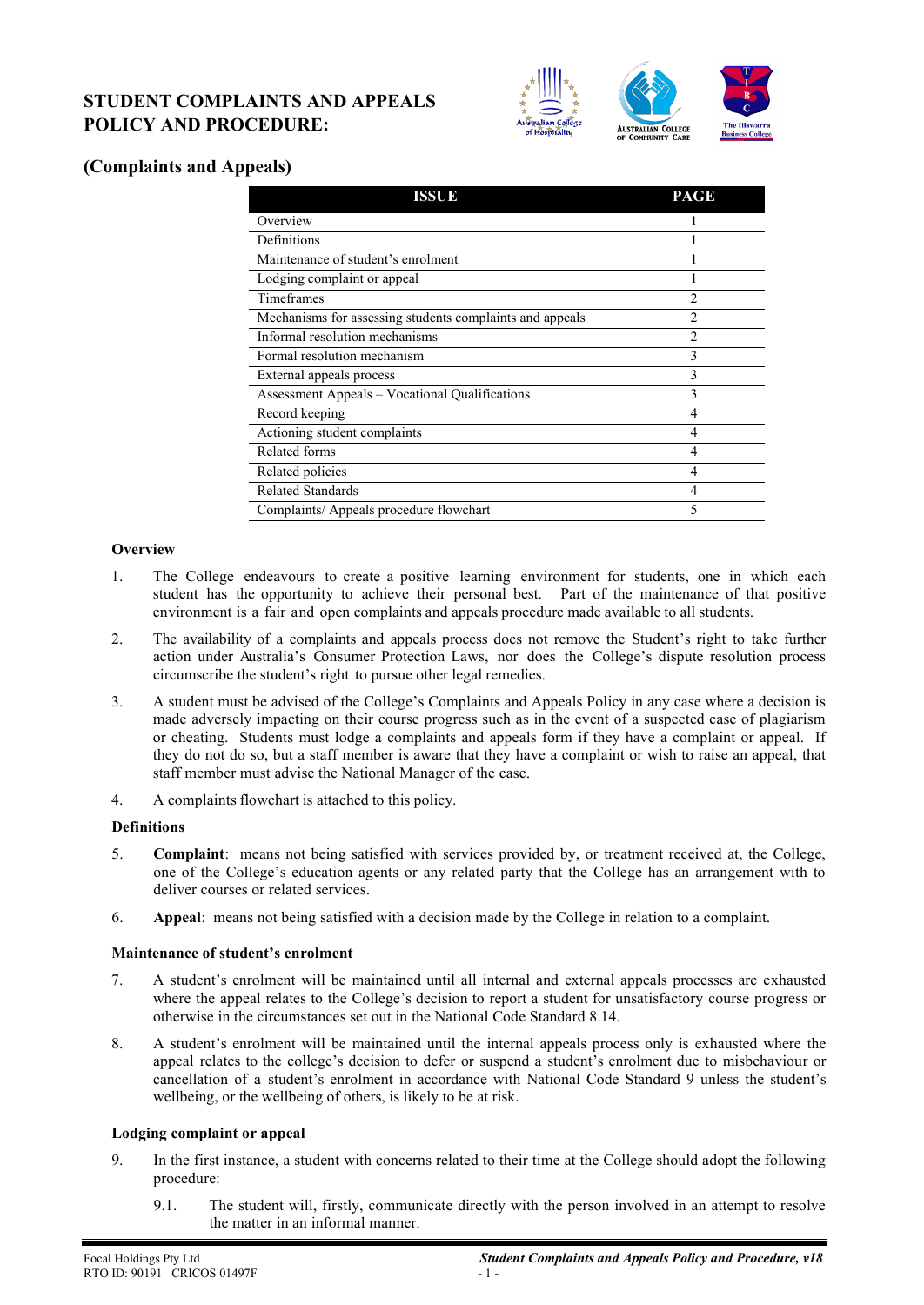- 9.2. If the matter is not resolved to the student's satisfaction, the student can take the matter further in a more formal way.
- 9.3. The student can make a verbal complaint via an appointment with the National Manager. If the complaint is made verbally, the National Manager must summarise the complaint in writing and have it signed off by the person making the complaint.
- 9.4. Alternatively, the student can lodge a formal Complaints and Appeals form to the National Manager outlining their grievance, providing details including actions taken to resolve the issue. The form can be handed in at Administration or emailed to: – admin@tibc.nsw.edu.au.
- 10. Students are at all times encouraged to contact either a Student Services Officer or Student Counsellor to discuss any concerns they may have. The Student Counsellor may provide advice about the options available to students during the complaints process.
- 11. If an appeal is being lodged under the following circumstances a Complaints and Appeals Form must be completed and signed by the student.
	- 11.1. Intention to report student to the relevant government authorities for failing to make satisfactory course progress;
	- 11.2. Intention to suspend or cancel a student's enrolment; or
	- 11.3. Refusal of a student's request to transfer providers.

# **Timeframes**

- 12. Where a complaint relates to the following a student has 20 working days to lodge a complaint prior to action being taken.
	- 12.1. Notification to report a student to the relevant government authorities for failing to make satisfactory course progress;
	- 12.2. Intention to suspend or cancel a student enrolment.
- 13. The National Manager will respond in writing within ten (10) working days.

# **Mechanisms for assessing student complaints and appeals**

- 14. Any complaint or appeal made by a student will be responded to by the National Manager acknowledging that she has received the complaint or appeal and is considering the merits of the application. Assessment of the complaint or appeal will commence within 10 working days of a complaint or appeal being made in accordance with this policy.
- 15. The College will investigate the student's concerns. The National Manager will, in consultation with the student, consider whether the complaint should be handled under the formal or informal mechanisms available. The National Manager will have regard to the nature and seriousness of the complaint as well as the views of the student.
- 16. If an informal complaints resolution procedure is adopted, mechanisms available to resolve the issue include mediation and facilitation discussions between the parties involved. These mechanisms are appropriate when it is important that all parties have a chance to voice their concerns but the relationship between the parties is ongoing and needs to be maintained. This mechanism is not suitable for serious complaints or where there is a factual matter in dispute.
- 17. For serious matters, a formal investigation process should be instigated. This is required for serious complaints and appeals and factual disputes. **The formal process must be adopted where a complaint or appeal relates to the following issues:**
	- 17.1. intention to report student to the relevant government authorities for failing to make satisfactory course progress;
	- 17.2. intention to suspend or cancel a student's enrolment; or
	- 17.3. refusal of a student's request to transfer providers.

# **Informal resolution mechanisms**

- 18. In cases where an informal complaints resolution procedure is adopted, the following guidelines apply;
	- 18.1. All parties involved in the complaint must be invited to attend a mediation meeting;
	- 18.2. Each party is permitted to have a support person present;
	- 18.3. All meetings must be held by the National Manager or a properly authorised delegate;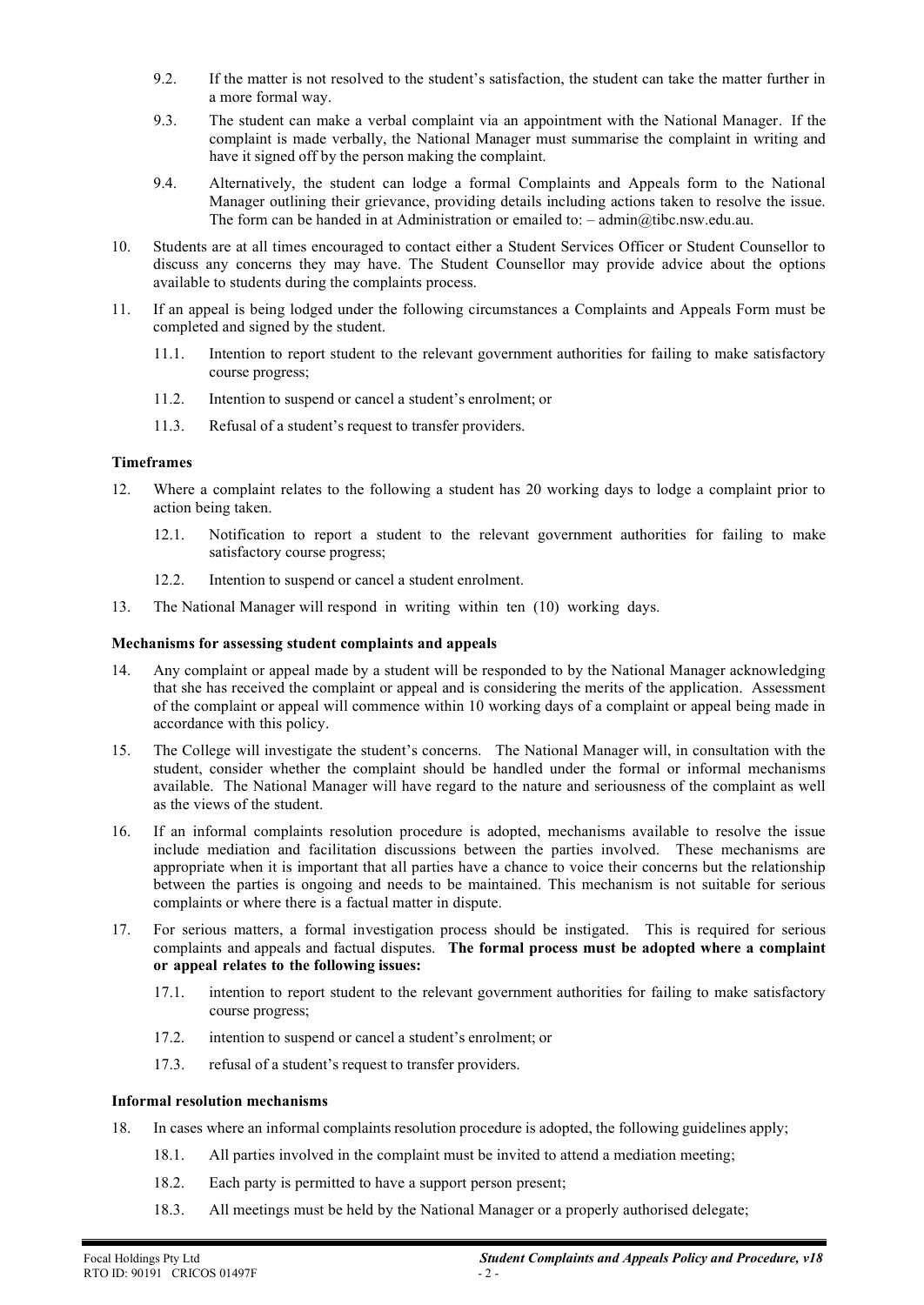- 18.4. Records of the agreed outcome must be made in writing and signed by all parties involved;
- 18.5. No threatening or intimidating behaviour is permitted during meetings. If such behaviour is exhibited by a party, the person responsible must be counseled and the complaint must be resolved using the formal resolution procedure set out below.

#### **Formal resolution mechanisms**

- 19. This formal investigation will involve contacting the party/parties against whom the complaint was made or decision made to which the appeal relates and allow them to respond in writing in relation to the complaint or make submissions in relation to the appealed decision. Alternatively a meeting will be arranged with the parties involved where each party has the right to:
	- 19.1. formally present their case with little or no cost involved; and/or
	- 19.2. attend and/or be assisted in all discussions with a support person. This means that each party has the right to bring a support person with them to attend any meeting and/or discussion e.g. an agent or a relative or friend.
- 20. The National Manager will then inform, in writing, both parties of the outcome(s) and resolution in relation to the complaint or appeal, including reasons for the decision.
- 21. The complaint or appeal will be dealt with promptly and the length of time involved may vary in accordance with the complexities of the case. Under normal circumstances the applicant can expect at least a provisional written response within 10 working days of presenting their formal complaint and appeal.
- 22. If the National Manager considers that the complaint will take longer than 60 calendar days to process and finalise, the applicant will be informed in writing with reasons provided as to why more than 60 calendar days are required to finalise the complaint. During this investigation period, the applicant will be kept informed in writing on the progress of the case. All reasonable measures will be taken to finalise the process as soon as practicable.
- 23. In the event that the applicant is not satisfied with the outcome, he/she can take the matter further with the Chief Executive Officer of the College, using the relevant complaints and appeals email address.
- 24. All records of the complaints and appeals process and the outcomes are documented in the Complaints and Appeals Register and kept in a secure file. This requirement applies regardless of whether the complaints resolution mechanism adopted was formal or informal.

### **External appeals process**

- 25. If the student is not successful in the College's complaints and appeals process, the College will advise the student within 10 working days of concluding the internal review that the student has the right to access an external complaints or appeals process at minimal or no cost. Students are advised that generally the external complaints or appeals body will consider student complaints on procedural issues and may not revisit the facts in the complaint or appeal again. There are a number of options available. These include contacting:
	- 25.1. Overseas Student Ombudsman (OSO) (Not available for Domestic Students) Phone: 1300 362 072 Web: www.oso.gov.au; **or**
	- 25.2. Department of Fair Trading Phone: 13 32 20 Web: [http://www.fairtrading.nsw.gov.au](http://www.fairtrading.nsw.gov.au/)

**(Both the above services are free and independent); or**

- 25.3. Resolution Institute Student Mediation Scheme, Freecall: 1800 651 650 Web: [http://www.resolution.institute](http://www.resolution.institute/) **(Please note: a small fee may apply).**
- 26. At any stage of the complaints/appeals handling process, students are free to complain to any of the above organisations.
- 27. If the matter cannot be resolved within the College according to the above procedures, then resort can also be had to Australia's legal system.

#### **Assessment Appeals – Vocational Qualifications**

28. Students wishing to appeal an assessment of their work should refer to the College's Assessment Appeals Policy and Procedures for further details and lodge an Assessment Appeals Form (ST 77).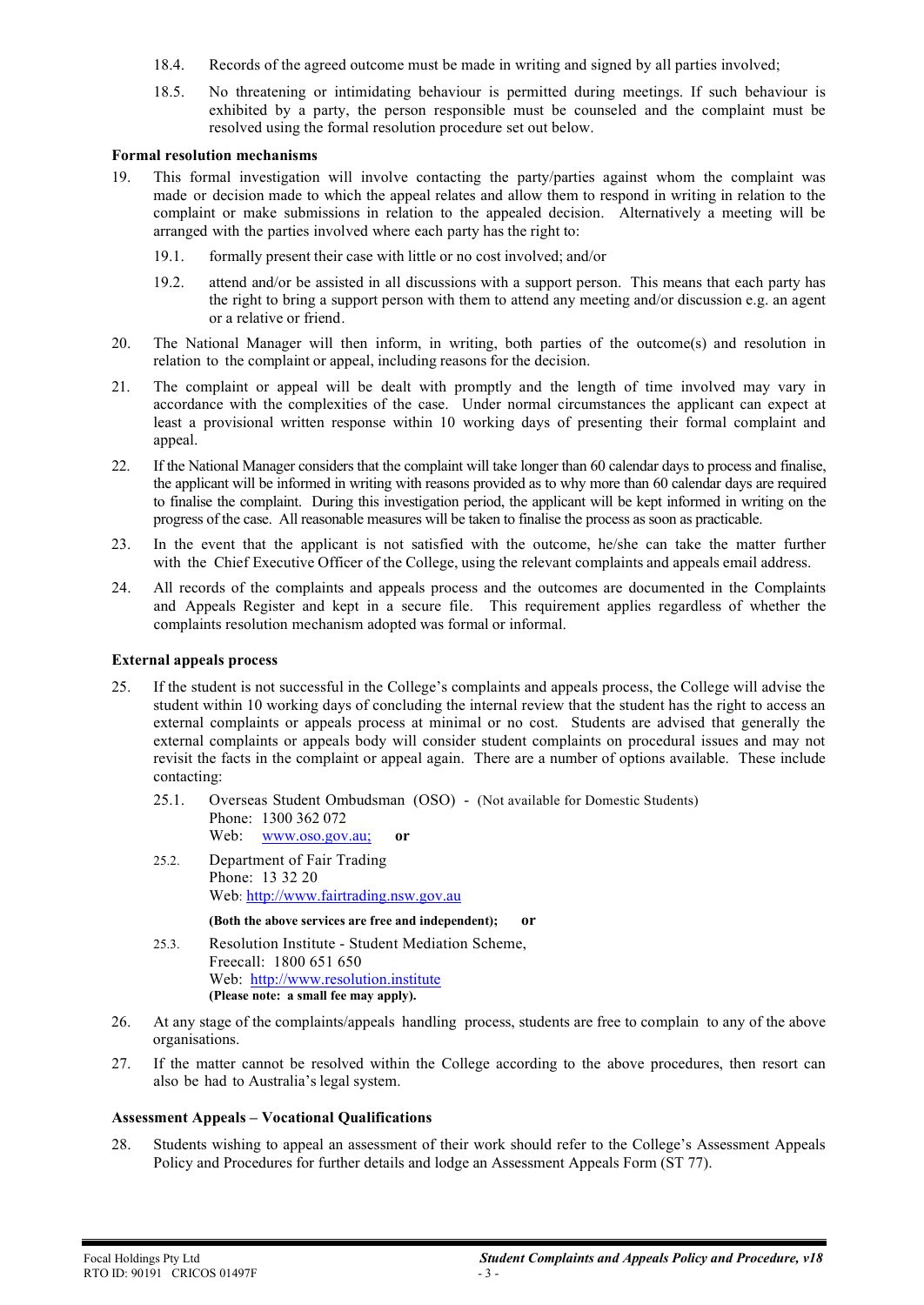29. The College's Assessment Appeals Procedure offers students a re-assessment by an independent, external Assessor holding the minimum vocational Trainer/Assessor qualifications required by the relevant Quality Assurance Framework. Students should note that there may be a small fee involved.

# **Record keeping**

- 30. Each complaint, appeal and its outcome is recorded in writing on the Complaints and Appeals Register and a diary note is placed in the student file.
- 31. Verbal complaints that the student does not wish to formalise in writing should be recorded in the Diary Note form to be forwarded to the National Manager and recorded in the student file.
- 32. In the case where a student wishes to formalise a complaint and appeal as per the Complaints and Appeals Procedure, all documents are kept in the student file and the details recorded in the Complaints and Appeals Register.

#### **Actioning Student Complaints**

- 33. Where the complaints and appeals process (either internal or external) results in a decision supporting the student, the College will immediately implement the decision and/or take the preventative or corrective action required.
- 34. Regardless of the outcome of the student complaint, the student will promptly be advised in writing of that outcome and the reasons on which the outcome was based. The student's file will be updated with records of the outcome of the student's complaint.

#### **Related Forms**

- Complaints and Appeals Forms
- Complaints and Appeals Register
- Assessment Appeals Register

#### **Related Policies**

- Satisfactory Course Progress Policy
- Deferring, suspending or cancelling enrolment policy
- Refund policy

#### **Related Standards**

• Standards for Registered Training Organisations – Standard 5 – Clause 5.4